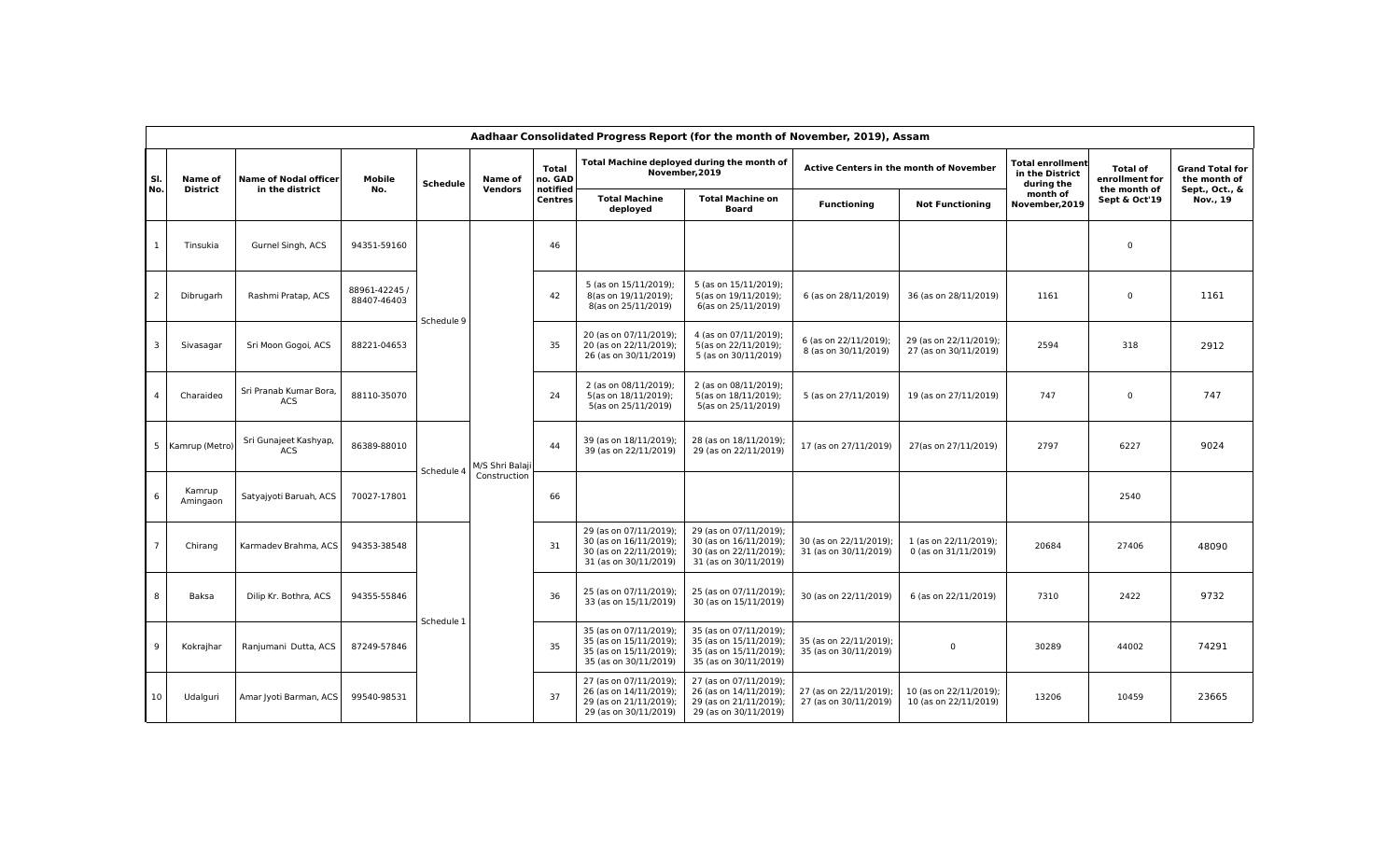| SI.<br>Name of  |           | <b>Name of Nodal officer</b><br>in the district | Mobile<br>No.                | <b>Schedule</b> | Name of<br>Vendors                | Total<br>no. GAD<br>notified<br><b>Centres</b> | Total Machine deployed during the month of<br>November, 2019                                        |                                                                                                     | Active Centers in the month of November            |                                                | <b>Total enrollment</b><br>in the District<br>during the | <b>Total of</b><br>enrollment for | <b>Grand Total for</b><br>the month of |
|-----------------|-----------|-------------------------------------------------|------------------------------|-----------------|-----------------------------------|------------------------------------------------|-----------------------------------------------------------------------------------------------------|-----------------------------------------------------------------------------------------------------|----------------------------------------------------|------------------------------------------------|----------------------------------------------------------|-----------------------------------|----------------------------------------|
| No.             | District  |                                                 |                              |                 |                                   |                                                | <b>Total Machine</b><br>deployed                                                                    | <b>Total Machine on</b><br><b>Board</b>                                                             | <b>Functioning</b>                                 | <b>Not Functioning</b>                         | month of<br>November, 2019                               | the month of<br>Sept & Oct'19     | Sept., Oct., &<br>Nov., 19             |
| 11              | Golaghat  | Sri Dhiraj Das, ACS                             | 94351-49619                  | Schedule 8      |                                   | 52                                             | 34 (as on 04/11/2019);<br>42 (as on 30/11/2019)                                                     | 33 (as on 04/11/2019);<br>41 (as on 30/11/2019)                                                     | 34 (as on 04/11/2019); 0;<br>42 (as on 30/11/2019) | 11 (as on<br>30/11/2019)                       | 31909                                                    | 32417                             | 64326                                  |
| 12              | Jorhat    | Papari Das, ACS                                 | 81442-01734                  |                 |                                   | 45                                             | 21 (as on 07/11/2019);<br>21 (as on 15/11/2019);<br>22(as on 22/11/2019);<br>26(as on 30/11/2019)   | 21 (as on 07/11/2019);<br>21 (as on 15/11/2019);<br>24(as on 22/11/2019);<br>29(as on 30/11/2019)   | 20 (as on 22/11/2019);<br>20(as on 30/11/2019)     | 25 (as on 22/11/2019);<br>25(as on 30/11/2019) | 50111                                                    | 16306                             | 66417                                  |
| 13              | Majuli    | Sri Utpal Doley, ACS                            | 94351-52355 /<br>60006-16903 |                 | <b>Galaxy Scales</b><br>& Systems | 14                                             | 11(as on 15/11/2019);<br>12(as on 30/11/2019)                                                       | 11(as on 15/11/2019);<br>12(as on 30/11/2019)                                                       | $\mathbf 0$                                        | $\mathbf 0$                                    | 8128                                                     | 2160                              | 10288                                  |
| 14              | Barpeta   | Pulak Patgiri, ACS                              | 94351-62809                  |                 | Pvt. Limited                      | 51                                             | 48(as on 07/11/2019);<br>48(as on 13/11/2019);<br>50(as on 19/11/2019)                              | 41(as on 07/11/2019);<br>43(as on 13/11/2019);<br>43(as on 19/11/2019)                              | 43 (as on 19/11/2019)                              | 8 (as on 19/11/2019)                           | 83453                                                    | 33537                             | 116990                                 |
| 15              | Nalbari   | S.K. Borah, ACS                                 | 81359-52920                  | Schedule 3      |                                   | 38                                             | 38 (as on 15/11/2019);<br>38 (as on 28/11/2019)                                                     | 36 (as on 15/11/2019);<br>37 (as on 28/11/2019)                                                     | 35 (as on 15/11/2019)                              | 38 (as on 15/11/2019)                          | 19831                                                    | 9485                              | 29316                                  |
| 16              | Darrang   | Smt. Kalpana Deka, ACS                          | 94351-87092                  |                 |                                   | 32                                             | 32 (as on 25/11/2019)                                                                               | 32 (as on 25/11/2019)                                                                               |                                                    |                                                | 31052                                                    | 16681                             | 47733                                  |
| 17              | Sonitpur  | Md. Farouk Alam, ACS                            | 94350-35782                  |                 |                                   | 36                                             | 36 (as on 07/11/2019);<br>36 (as on 16/11/2019);<br>36 (as on 21/11/2019);<br>36 (as on 30/11/2019) | 36 (as on 07/11/2019);<br>36 (as on 16/11/2019);<br>36 (as on 21/11/2019);<br>36 (as on 30/11/2019) | 36 (as on 21/11/2019);<br>36 (as on 30/11/2019)    | $\mathbf 0$                                    | 20517                                                    | 15982                             | 36499                                  |
| 18              | Biswanath | Pradip Kumar Sutradhar<br><b>ACS</b>            | 94351-88939                  |                 | <b>Galaxy Scales</b>              | 35                                             |                                                                                                     |                                                                                                     | 31 (as on 16/11/2019)                              | 4 (as on 16/11/2019)                           |                                                          | $\Omega$                          |                                        |
| 19 <sup>1</sup> | Lakhimpur | Shri Utpal Bora, ACS                            | 87610-58711                  | Schedule 5      | & Systems<br>Pvt. Limited         | 49                                             | 42 (as on 08/11/2019);<br>42 (as on 15/11/2019)                                                     | 34 (as on 08/11/2019);<br>34 (as on 15/11/2019)                                                     | 33 as on 15/11/2019)                               | 16 (as on 15/11/2019)                          | 4724                                                     | 10130                             | 14854                                  |
| 20              | Dhemaji   | Smti. Laxmi Kutum. ACS                          | 86387-21914                  |                 |                                   | -31                                            | 34 (as on 07/11/2019);<br>33 (as on 22/11/2019)                                                     | 28 (as on 07/11/2019);<br>33 (as on 22/11/2019)                                                     |                                                    |                                                | 7223                                                     | 40372                             | 47595                                  |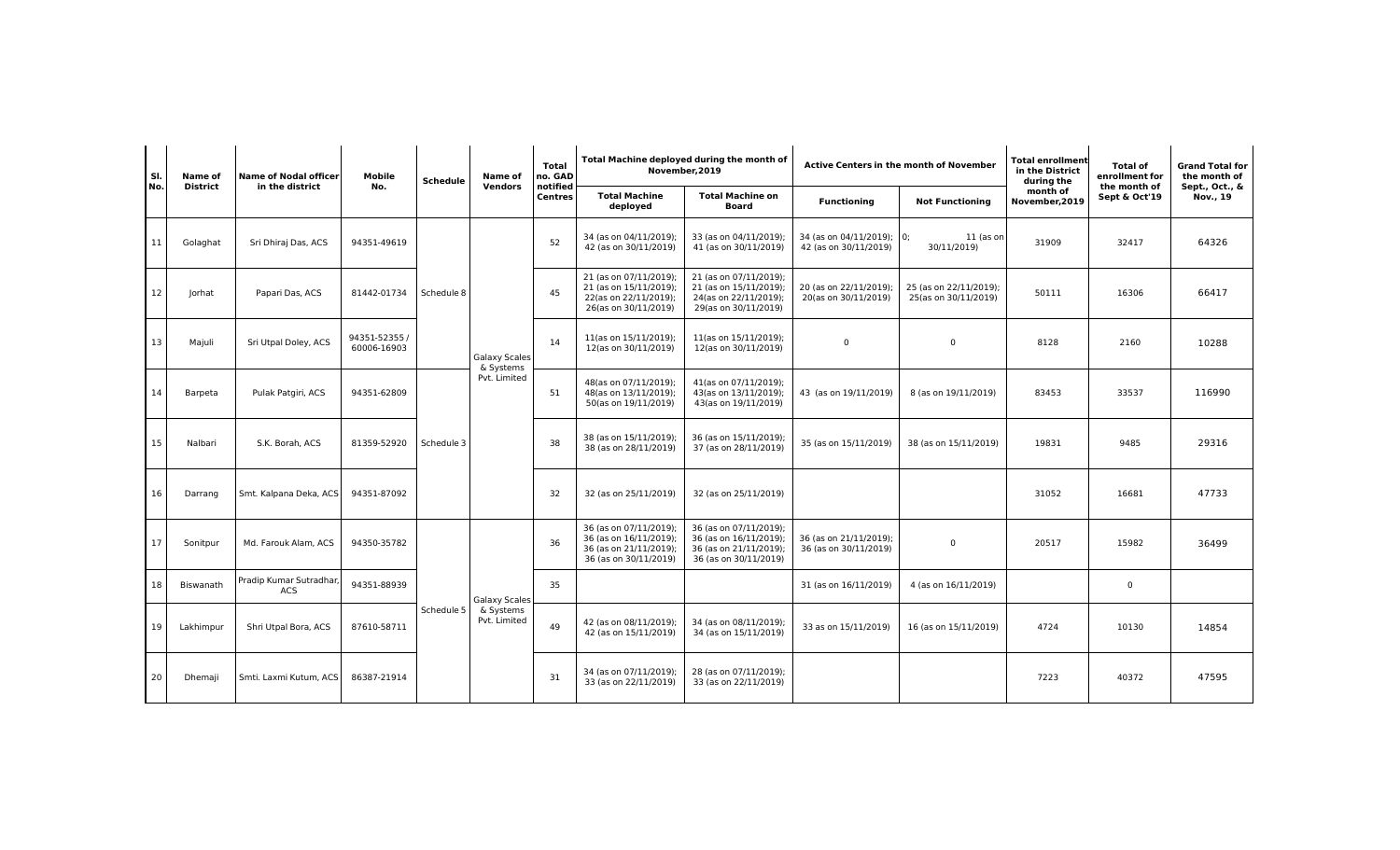| SI.<br>No.<br>District | Name of          | <b>Name of Nodal officer</b>      | Mobile                     | <b>Schedule</b>       | Name of                              | <b>Total</b><br>no. GAD    | Total Machine deployed during the month of<br>November, 2019                                        |                                                                                                     | <b>Active Centers in the month of November</b>                          |                                                | Total enrollment<br>in the District<br>during the | Total of<br>enrollment for    | <b>Grand Total for</b><br>the month of |
|------------------------|------------------|-----------------------------------|----------------------------|-----------------------|--------------------------------------|----------------------------|-----------------------------------------------------------------------------------------------------|-----------------------------------------------------------------------------------------------------|-------------------------------------------------------------------------|------------------------------------------------|---------------------------------------------------|-------------------------------|----------------------------------------|
|                        |                  | in the district                   | No.                        |                       | Vendors                              | notified<br><b>Centres</b> | <b>Total Machine</b><br>deployed                                                                    | <b>Total Machine on</b><br>Board                                                                    | <b>Functioning</b>                                                      | <b>Not Functioning</b>                         | month of<br>November, 2019                        | the month of<br>Sept & Oct'19 | Sept., Oct., &<br>Nov., 19             |
| 21                     | Nagaon           | Jayanta Kumar Bora,<br><b>ACS</b> | 94350-78817<br>88110-78311 |                       |                                      | 51                         | 51(as on 07/11/2019);<br>51(as on 14/11/2019);<br>51(as on 21/11/2019);<br>51(as on 30/11/2019)     | 51(as on 07/11/2019);<br>51(as on 14/11/2019);<br>51(as on 21/11/2019);<br>51(as on 30/11/2019)     | 51 (as on 14/11/2019);<br>51(as on 21/11/2019);<br>51(as on 30/11/2019) | $\mathbf 0$                                    | 23799                                             | 35822                         | 59621                                  |
| 22                     | Hojai            | Gauri Sankar Das, ACS             | 96780-02703                | Schedule 7            | Bhawani<br>Marketing Pvt.<br>Limited | 40                         | 40(as on 07/11/2019);<br>40(as on 15/11/2019);<br>40(as on 22/11/2019)                              | 40(as on 07/11/2019);<br>38(as on 15/11/2019);<br>40(as on 22/11/2019)                              | 40 (as on 22/11/2019)                                                   | $\mathbf 0$                                    | 120232                                            | 34047                         | 154279                                 |
| 23                     | Morigaon         | Dr. Syed Tahidur<br>Rahman, ACS   | 98544-10212                |                       |                                      | 30                         | 29 (as on 07/11/2019);<br>30 (as on 14/11/2019);<br>30 (as on 21/11/2019)                           | 29 (as on 07/11/2019);<br>30 (as on 14/11/2019);<br>30 (as on 21/11/2019)                           | 30 (as on 22/11/2019)                                                   | $\mathbf 0$                                    | 27072                                             | 16140                         | 43212                                  |
| 24                     | Bongaigaon       | Anupam Deka, ACS                  | 84738-43111                |                       |                                      | 33                         | 33 (as on 07/11/2019);<br>33 (as on 21/11/2019);<br>33 (as on 30/11/2019)                           | 33 (as on 07/11/2019);<br>33 (as on 21/11/2019);<br>33 (as on 30/11/2019)                           | 33 (as on 21/11/2019);<br>33 (as on 30/11/2019)                         | $\mathbf 0$                                    | 28719                                             | 9238                          | 37957                                  |
| 25                     | Dhubri           | Animesh Talukdar, ACS             | 94351-20562                | Schedule <sub>2</sub> | <b>CIIMS Services</b>                | 42                         | 41 (as on 07/11/2019);<br>42 (as on 30/11/2019)                                                     | 38 (as on 07/11/2019);<br>42 (as on 30/11/2019)                                                     | 41 (as on 07/11/2019);<br>42 (as on 30/11/2019)                         | 38 (as on 07/11/2019);<br>0 (as on 30/11/2019) | 13794                                             | 17316                         | 31110                                  |
|                        | 26 South Salmara | Rajeshan Terang, ACS              | 99575-67055                |                       | Pvt. Limited                         | 25                         | 25 (as on 07/11/2019);<br>25 (as on 22/11/2019)                                                     | 21 (as on 07/11/2019);<br>23 (as on 22/11/2019)                                                     | 21 (as on 22/11/2019)                                                   | 5 (as on 22/11/2019)                           | 5928                                              | 21224                         | 27152                                  |
| 27                     | Goalpara         | Md. Nur Hussain, ACS              | 94350-15893                |                       |                                      | 40                         | 40 (as on 07/11/2019);<br>40(as on 15/11/2019)                                                      | 36 (as on 07/11/2019);<br>37(as on 15/11/2019)                                                      | 36 (as on 07/11/2019);<br>38(as on 15/11/2019)                          | 4 (as on 07/11/2019);<br>2(as on 15/11/2019)   | 9637                                              | 5627                          | 15264                                  |
| 28                     | Cachar           | Deepmoy Thakuria, ACS             | 81339-79963                |                       |                                      | 55                         | 45 (as on 19/11/2019);<br>45(as on 25/11/2019)                                                      | 37 (as on 19/11/2019);<br>45(as on 25/11/2019)                                                      | 41(as on 25/11/2019)                                                    | 14 (as on 25/11/2019)                          | 12529                                             | 2627                          | 15156                                  |
| 29                     | Karimganj        | Sri K. Eshan Singh, ACS           | 60025-84125                | Schedule 6            | Pariza<br>Enterprise                 | 34                         | 34 (as on 14/11/2019);<br>34 (as on 22/11/2019)                                                     | 20 (as on 14/11/2019);<br>31 (as on 22/11/2019)                                                     | 16 (as on 14/11/2019);<br>30 (as on 22/11/2019)                         | 18 (as on 14/11/2019);<br>4 (as on 22/11/2019) | 4484                                              | $\Omega$                      | 4484                                   |
| 30 <sub>1</sub>        | Hailakandi       | Eldad L. Faihriem, ACS            | 99543-30408                |                       |                                      | 28                         | 29 (as on 07/11/2019);<br>29 (as on 16/11/2019);<br>29 (as on 22/11/2019);<br>29 (as on 30/11/2019) | 16 (as on 07/22/2019);<br>24 (as on 16/11/2019);<br>29 (as on 22/11/2019);<br>29 (as on 30/11/2019) | $\mathbf 0$                                                             | $\mathbf 0$                                    | 28475                                             | 1954                          | 30429                                  |